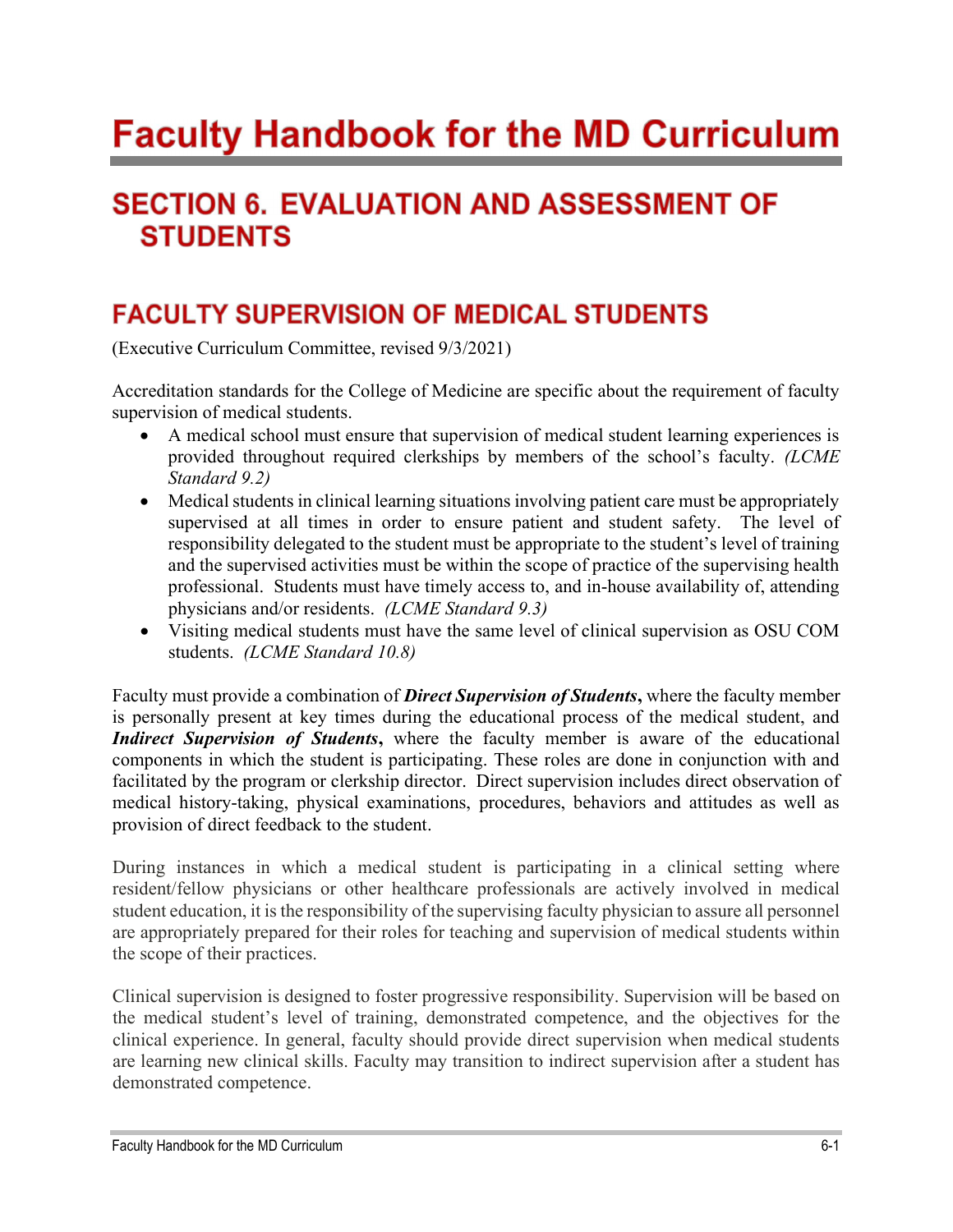In Part 1, students are required to meet competencies for being able to complete a history and physical examination; these are observed and verified by clinical preceptors. Specifically, students are verified capable of taking a history of present illness prior to entering the clinical setting (Longitudinal Practice). By the end of Part 1, students have been verified to be able to gather a comprehensive medical history including history of present illness, past medical history, family history, and social history; perform a physical examination of the following competency groups in adults: Head/Eyes/Ears/Nose/Throat, Neck, Pulmonary, Cardiovascular, Abdomen, Musculoskeletal, and Neurological; perform a supervised genitourinary examination on males and females, and a basic pediatric examination; perform shared decision making and motivational interviewing; complete an oral presentation; document a progress note in the SOAP format; interpret a basic ECG and chest x-ray.

 During Part 2, students further their history and physical building skills, develop differential diagnoses, and propose treatment plans. Direct observation of each component is used to document performance and entrustment. Clerkship directors provide specific guidance for each clinical experience, including the student's level of responsibility and scope of approved activities and procedures that are permitted and/or expected during the rotation. This information is shared with all teaching faculty and residents on an annual basis.

 By the time students enter Part 3 rotations, students will have a clinical experience similar to that of an intern. With a combination of indirect and direct supervision, they are able to do the following: perform advanced musculoskeletal and neurological exams; utilize advanced interviewing techniques; deliver bad news; work effectively in health care teams; and apply the principles of value-based care.

#### Expectations of Faculty and Clerkship Directors

 a. Model professional behavior in interactions with patients, learners, staff and all other individuals in the health care team.

 b. Provide opportunities for students to demonstrate responsibility and ownership for patient care responsibilities. These opportunities include but are not limited to taking patient histories; performing complete and/or focused physical examinations; and reporting and entering findings in the patient's medical record with the explicit approval of the patient's supervising attending physician. The supervising physician will be responsible for reviewing student documentation and countersigning progress notes.

 c. Provide students with regular feedback, both positive and constructive. The clerkship or module director should be notified immediately if serious academic or professional gaps in student performance exist.

 d. Complete student assessments in a timely manner, with all assessments completed in time for calculation of final grades.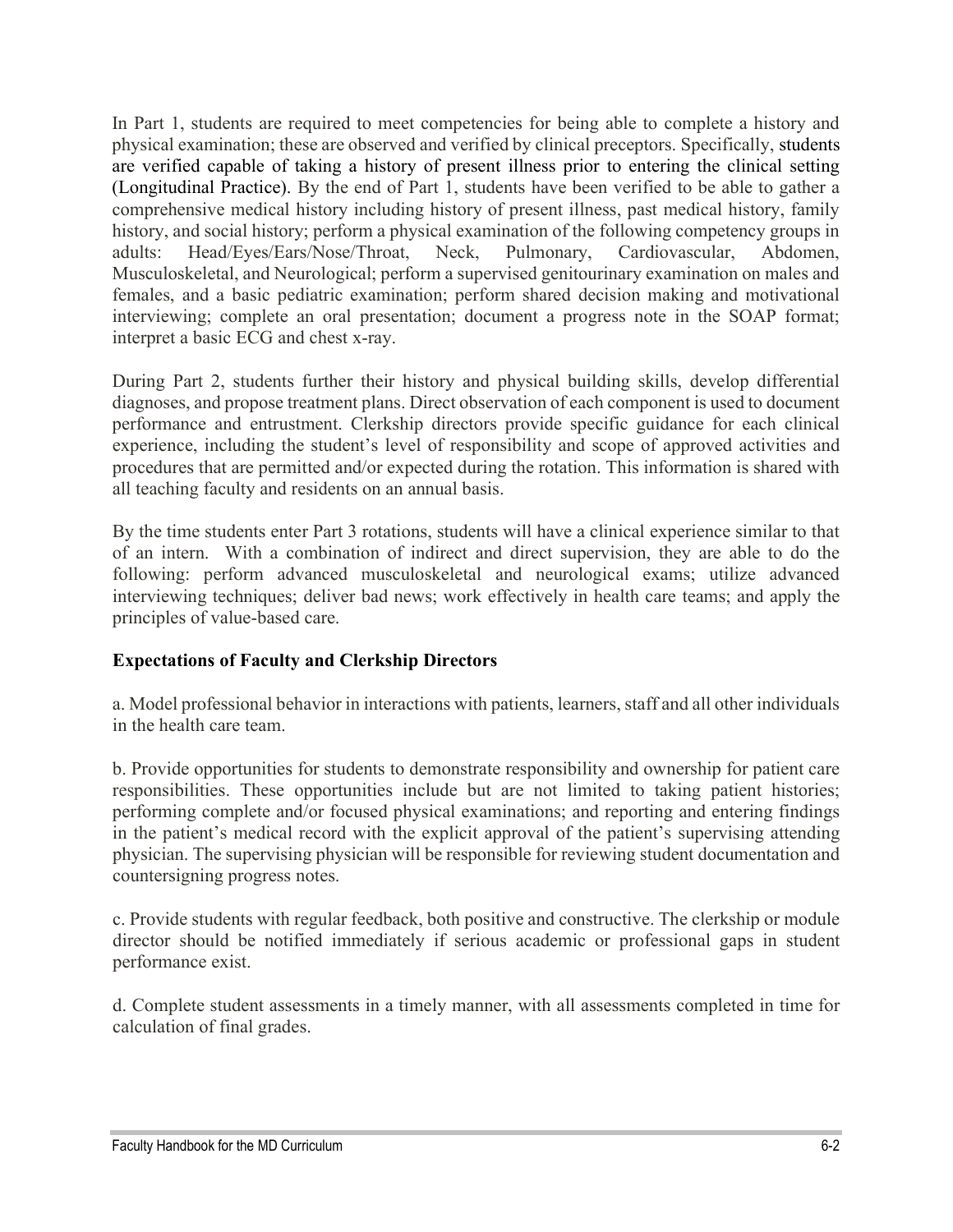#### Expectations of Students

 a. Maintain professional behavior standards with the supervising physician, other members of the medical team, including resident physicians, other health professionals, members of the staff, patients and any other individuals encountered in the clinical setting.

 b. Maintain self-awareness of own competence and seek assistance/advice when clarification is needed.

 c. Inform patients and/or family members of their status as a medical student and the name of the supervising physician under whom they are working.

 d. Proactively inform the supervising physician or clerkship director concerns about levels of supervision (excessive or sub-standard).

### **ASSESSMENT OF LEARNERS**

(Executive Curriculum Committee, revised 7/26/2021)

 The role of faculty members in medical education is not only to teach but to provide formative and summative assessment to learners. Summative assessments are assessments used to inform decision-making about grades, academic progression, or graduation. Faculty participate in summative assessment of learners through creation of examination items, monitoring of stations for Observed Standardized Clinical Examinations, and completion of end-of-clerkship clinical performance assessments, including narrative sections. Students are assessed in each of the eight competency areas in the curriculum.

 Formative assessment is a formal or informal assessment (e.g., faculty evaluation, quiz, practice exam, formal self-assessment, etc.) used by an instructor to improve student's performance, helping students identify their strengths and weaknesses and focus on areas that need work. Formative feedback is constructive and specific information communicated to a medical student in a timely manner that is intended to modify the student's thinking or behavior to improve subsequent learning and performance in the medical curriculum.

 Effective feedback should be frequent, specific, timely, and given in a climate of respect and mutual trust.

Accreditation standards specify:

 The medical school's curricular governance committee ensures that each medical student is assessed and provided with formal formative feedback early enough during each required course or clerkship to allow sufficient time for remediation. Formal feedback occurs at least at the midpoint of the course or clerkship. A course or clerkship less than four weeks in length provides alternate means by which medical students can measure their progress in learning. (LCME Standard 9.7)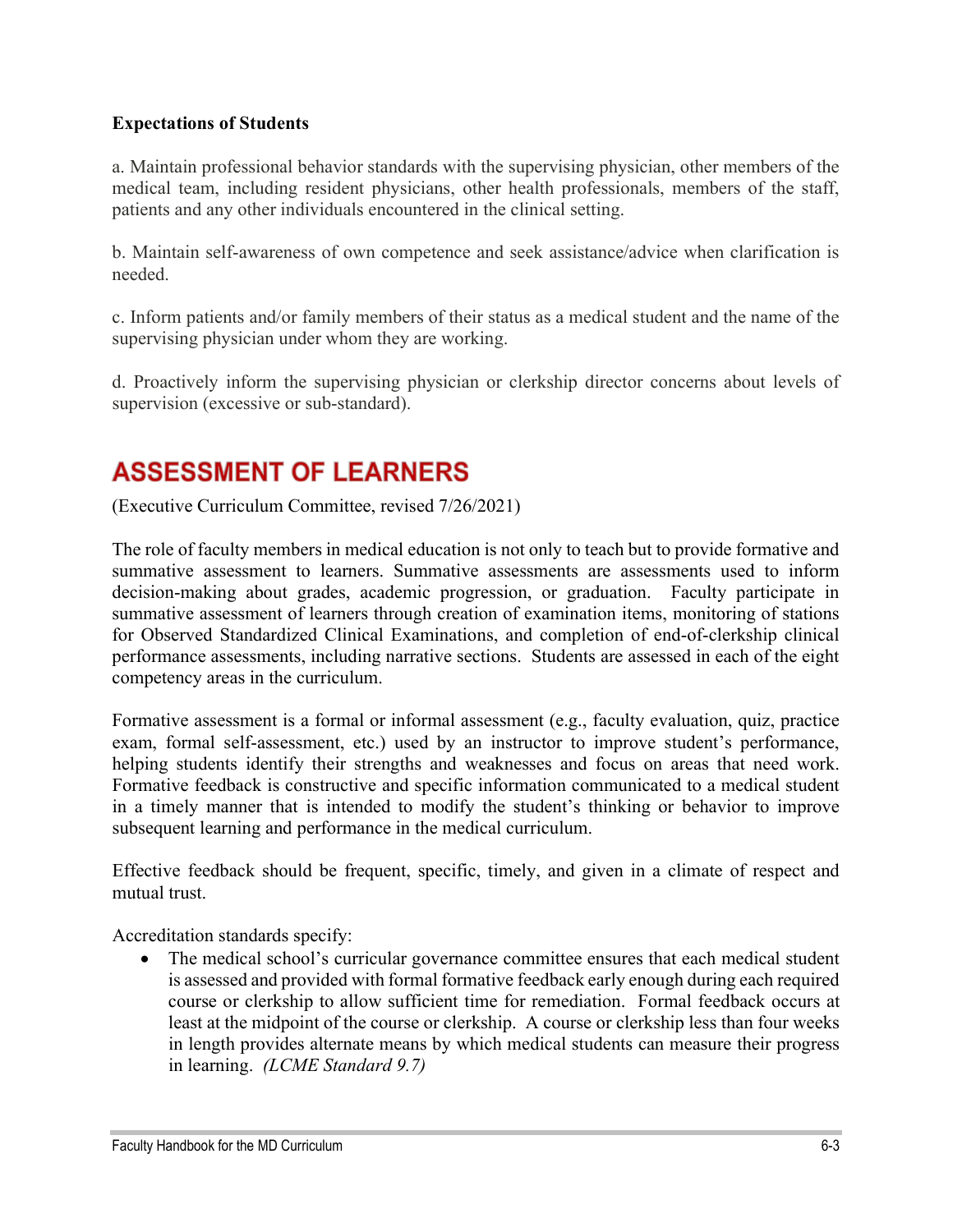The Ohio State University College of Medicine requires course directors (or a faculty designee) to provide formative assessment to each student at a minimum on or near the midpoint of each required course or clerkship four or more weeks in length.

Required Part 1 Courses

- Students will receive formative assessment by at least the mid-point of each required Part 1 Block
- designees) throughout the course or module to solicit additional feedback regarding Students must have access to course or module directors (or their faculty their performance.
- Formative assessment includes, but is not limited to, quizzes, practice questions, and verbal feedback

### Required Clerkships

Part 2

- A mid-ring review meeting must occur by approximately the midpoint of each ring with the clerkship director (or their faculty designee)
- The clerkship director (or faculty designee), will provide formative feedback to each medical student on the rotation and complete a mid-ring review form
- The mid-ring review should include a review of the student's clinical log to ensure that the student is on track to meet all required diagnoses and procedures for that clerkship. If deficiencies are found, a plan will be developed with the student to ensure all requirements are met by the end of the clerkship.
- The clerkship director (or faculty designee) will sign the mid-ring review form and provide a copy to the student at the end of the meeting.
- Students must have access to clerkship directors (or their faculty designees) throughout the clerkship to solicit additional feedback regarding their performance.

### Part 3

- A mid-clerkship review meeting must occur by approximately the midpoint of each required clerkship with the clerkship director (or their faculty designee).
- The clerkship director, or faculty designee, will provide formative feedback to each medical student on the rotation and complete a mid-clerkship review form.
- The mid-clerkship review should include a review of the student's clinical log to ensure that the student is on track to meet all required diagnoses and procedures for that clerkship. If deficiencies are found, a plan will be developed with the student to ensure all requirements are met by the end of the clerkship.
- The clerkship director (or faculty designee) will sign the mid-ring review form and provide a copy to the student at the end of the meeting.
- Students must have access to clerkship directors (or their faculty designees) throughout the clerkship to solicit additional feedback regarding their performance.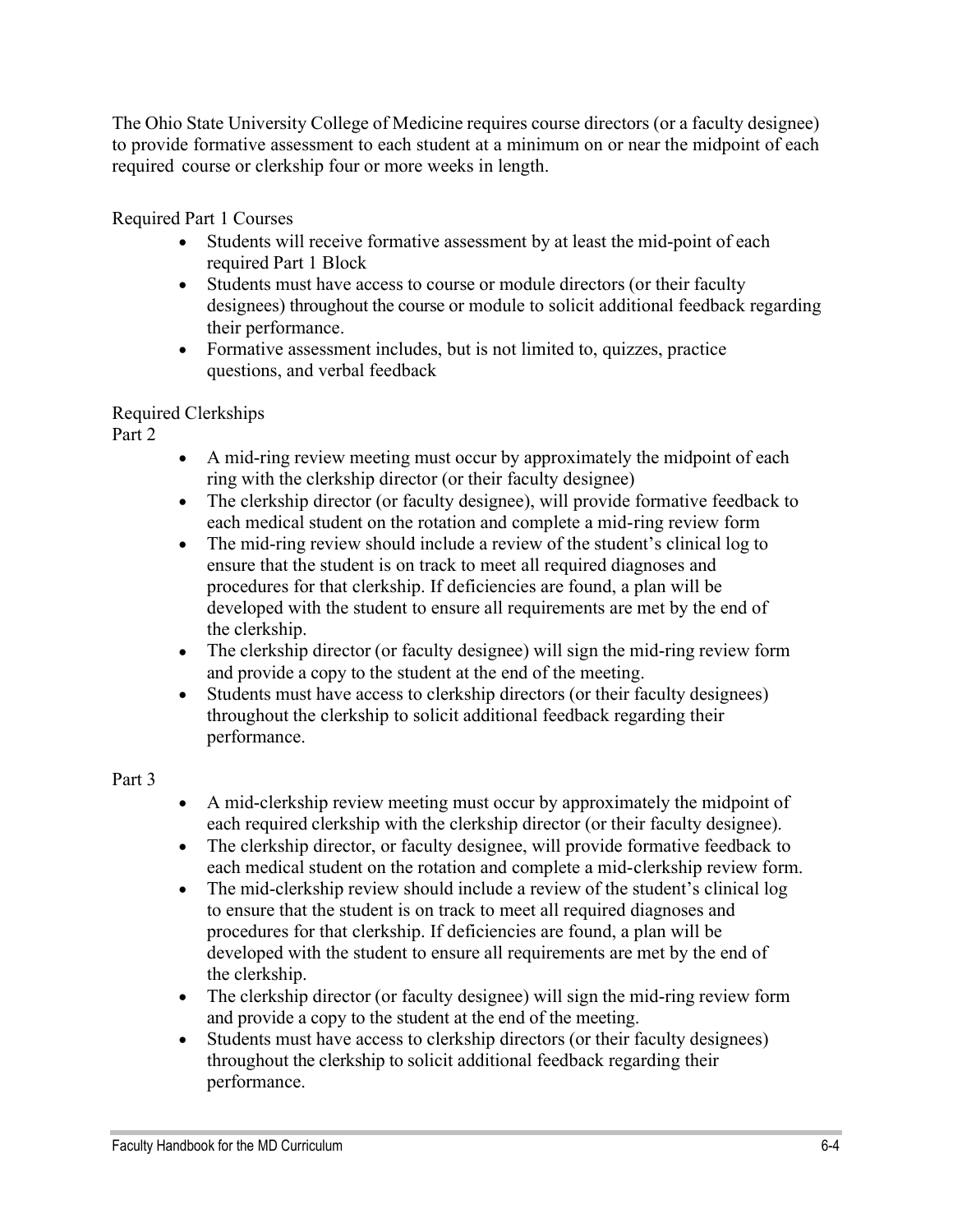Faculty members are required to prepare for the responsibility of teaching, supervising, and assessing medical students and are encouraged to seek professional development in these areas. (Faculty Handbook Section 7)

### **GRADING AND SUBMISSION OF EVALUATIONS**

 It is an important responsibility of each faculty member to complete course evaluations in an accurate, complete, and timely fashion. Students and trainees deserve the feedback provided by evaluations. Grades must be completed in a timely fashion and delayed evaluations can hinder this process. Any questions about evaluations should be addressed to the clerkship, rotation, or course coordinators or directors.

Accreditation standards specify:

• A medical school has in place a system of fair and timely summative assessment of medical student achievement in each course and clerkship of the medical education program. Final grades are available within six weeks of the end of a course or clerkship.

 The OSU COM adheres tightly to the requirement that final grades are available to the student within six weeks of the end of a Part 1 block, Part 2 ring, or Part 3 clerkship. In order for a final grade to be determined from the aggregate of evaluations, individual faculty evaluations are required to be submitted earlier than the six weeks deadline. The specific times are established by the individual academic program committees.

 The College of Medicine uses the standard grading system of The Ohio State University. Medical school courses officially use a pass/fail system consisting of:

- $\bullet$  S = Satisfactory
- $\bullet$  U = Unsatisfactory
- $\bullet$  P = Progress (issued when grading is required for University purposes, progress is satisfactory, but the curricular component has not been completed.)

 In addition, for internal College purposes (not to be recorded on an official transcript), the Part 2 and 3 programs may use the following distinctions:

- Honors = Outstanding performance
- Letter of Commendation = Performance clearly above average

 Distinctions will appear on the Medical Student Performance Evaluation (MSPE) sent to residency programs in the student's fourth year.

### **ACADEMIC DUE PROCESS**

[Pattern of Administration for the OSU COM, approved 4/14/2020]

 Academic due process involves the process by which individual student performance issues are considered for action by the faculty. This process encompasses issues related to deficiencies in knowledge, skills, attitudes and/or behaviors of the learner. Each academic program within the College of Medicine shall develop a program-specific mechanism for ensuring academic due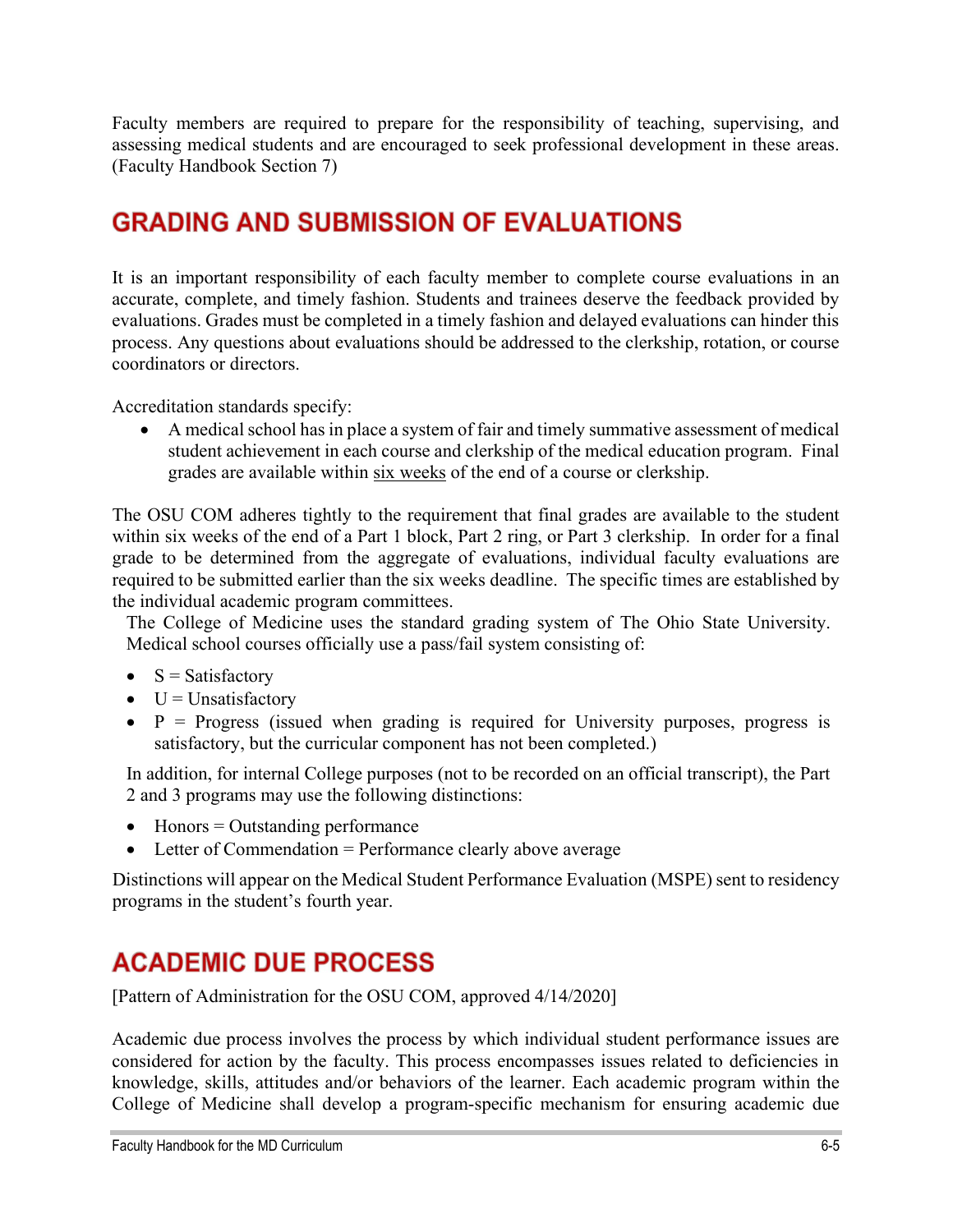process of learners. Learners should refer to the program student handbook regarding the program specific process.

[Note: Each academic program within the LSI curriculum has developed the appropriate policies.]

### **OVERVIEW OF ACADEMIC REVIEW PROCESSES FOR MEDICAL STUDENTS**

 There are four levels of academic review, with responsibilities that are assigned by the Executive Curriculum Committee.

### Level I: Formative/Advisory Review (Support)

 Level 1 Review is intended to assist the student in correcting academic or behavioral patterns that may be disruptive to their success in medical school or as a physician. Appearances before Level I Review groups will not be noted in the Medical Student Performance Evaluation (MSPE).

- Student Review Committee
- Honor and Professionalism Council (students only)

#### Level II: Disciplinary Review (Detailed Performance Analysis)

 Level II Review committees have the authority to modify a student's curricular progression and to recommend that a student be dismissed from the College of Medicine. Appearances before Level II Review committees and the subsequent actions taken are noted in the MSPE and/or the student's electronic file.

- Honor and Professional Council (faculty and students)
- Technical Standards Advisory Committee
- Violations Committee
- Academic/Behavioral Review Committee
- USMLE Review Committee

#### Level III: Assessment of Due Process

 A Level III committee evaluates the process of the Level II committees in the event that a student is recommended for dismissal, to assure that decisions were fairly made with complete information. A Level III committee also evaluates requests for reinstatement to the College after a student has withdrawn or been dismissed.

Academic Review Board

#### Level IV: Final Decision Making

 Final decision making for a student's dismissal or reinstatement resides with the Dean of the College of Medicine or their designee, the Vice Dean for Education. In the event that a student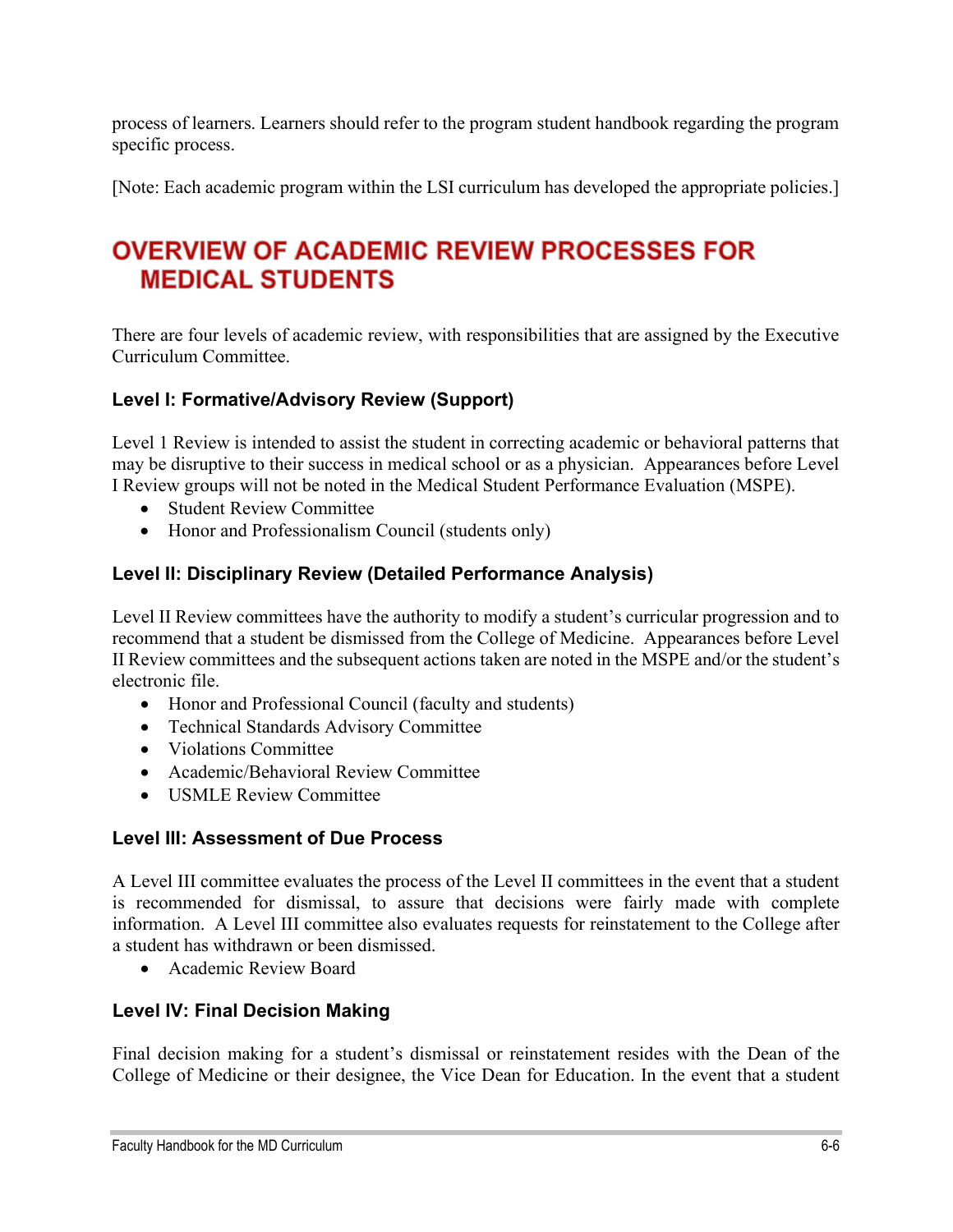demonstrates behavior felt to be significantly harmful to patients, students, staff, or faculty, the Dean may suspend or dismiss a student without using other levels of the review process.

### **ACADEMIC STATUS LIGHTS**

 Decisions about academic status changes ("lights") are made after a comprehensive review of a student's performance record and an understanding of a student's progress and prognosis for future performance. The Academic Advancement Committee (AAC), a subcommittee of the Executive Curriculum Committee, is charged with tracking student academic performance and modifying academic status. Guidelines for decision-making have been developed, but the AAC has the discretion to modify them based upon their comprehensive review.

- Green light means "Good Academic Standing." No areas of current concern and/or any initial issues have been clearly resolved and student has consistently demonstrated academic progress.
- Yellow light means "Good Academic Standing/Minor Risk"
	- o A student may be placed in "Good Academic Standing/Minor Risk" (yellow) when a student initially encounters a challenge or failure to meet standards in any assessments or competencies. A student may return to green when the AAC determines the student has clearly resolved any issues and met assessment and/or competency standards.
- Orange light means "Good Academic Standing/Moderate Risk."
	- o Students who are "Good Academic Standing/Moderate Risk" (orange) have an accumulation of academic and/or non-academic issues or challenges with competencies that need to be taken into consideration when assigning small group or clinical activities. Students will typically remain at this status for the duration of the academic program or academic year. In exceptional circumstances, the status may be changed to "Good Academic Standing" (green) if the AAC determines that the student has clearly resolved all issues and consistently demonstrated academic progress (i.e., consistently achieved assessment and competency standards).
	- o A student at the end of an academic program who is "Good Academic Standing/Moderate Risk" (orange) will remain at that status going into the next academic program until the AAC determines that the student has clearly resolved all issues and consistently demonstrated academic progress (i.e., consistently achieved assessment and competency standards).
- Brown light means "Good Academic Standing/High Risk."
	- o A student who is at high risk of not meeting established academic competency or performance levels will be changed to "Good Academic Standing/High Risk" (brown). Students may not participate in longitudinal Advanced Competency experiences while on "brown" status in order for them to concentrate on achievement of core competencies. This student should be placed at The Ohio State University Wexner Medical Center facilities for clinical experiences and is not allowed to do away or international electives without permission from the Academic Program Director. Students in this status may rotate to our local affiliates only with permission from the Academic Program Director. The student will